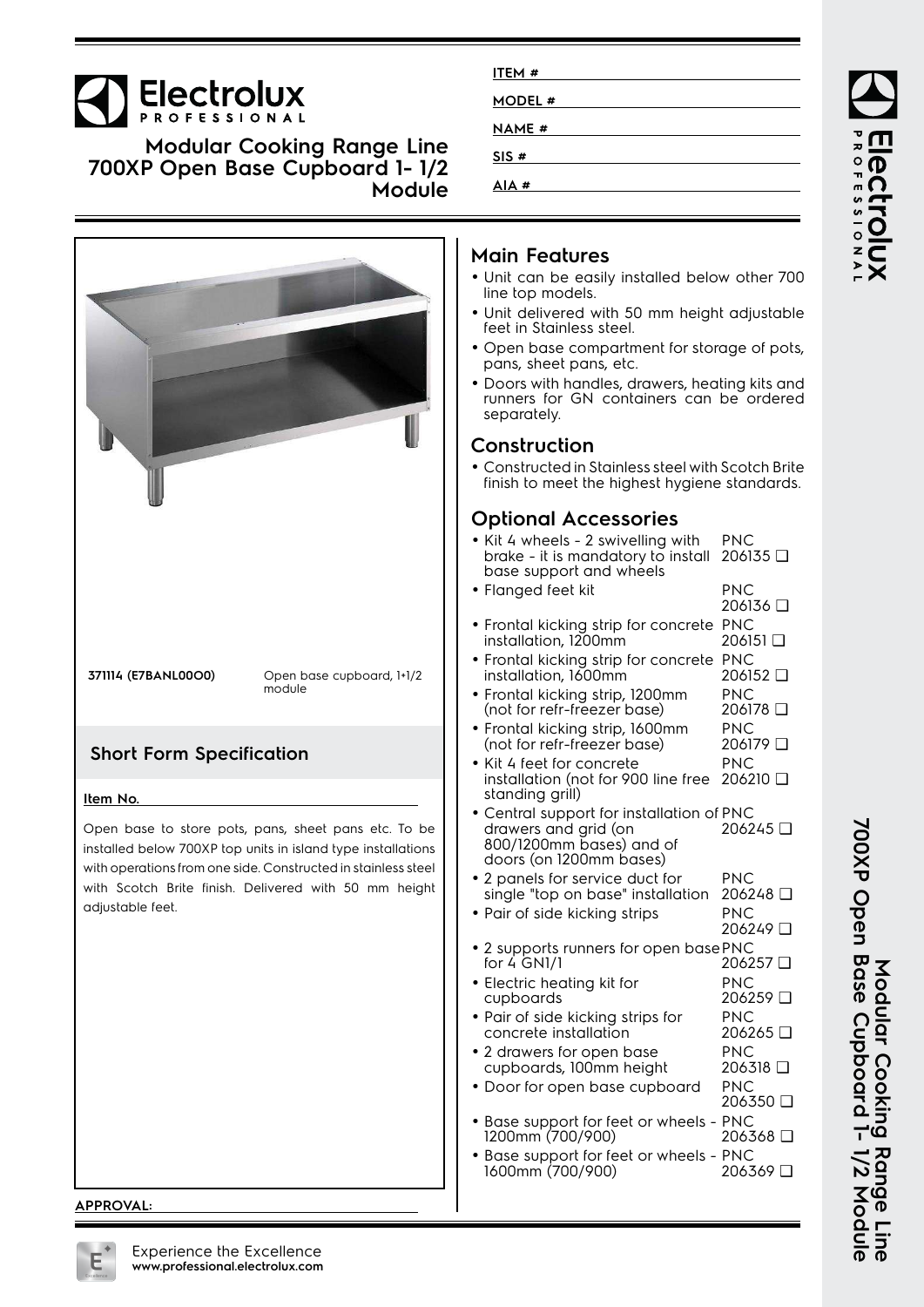

## **Modular Cooking Range Line 700XP Open Base Cupboard 1- 1/2 Module**

- Base support for feet or wheels 2000mm (700/900) PNC 206370  $\Box$
- Rear paneling 1200mm (700/900) PNC 206376
- 2 side covering panels for free standing appliances

❑ PNC 216000  $\Box$ 



The company reserves the right to make modifications to the products without prior notice. All information correct at time of printing.